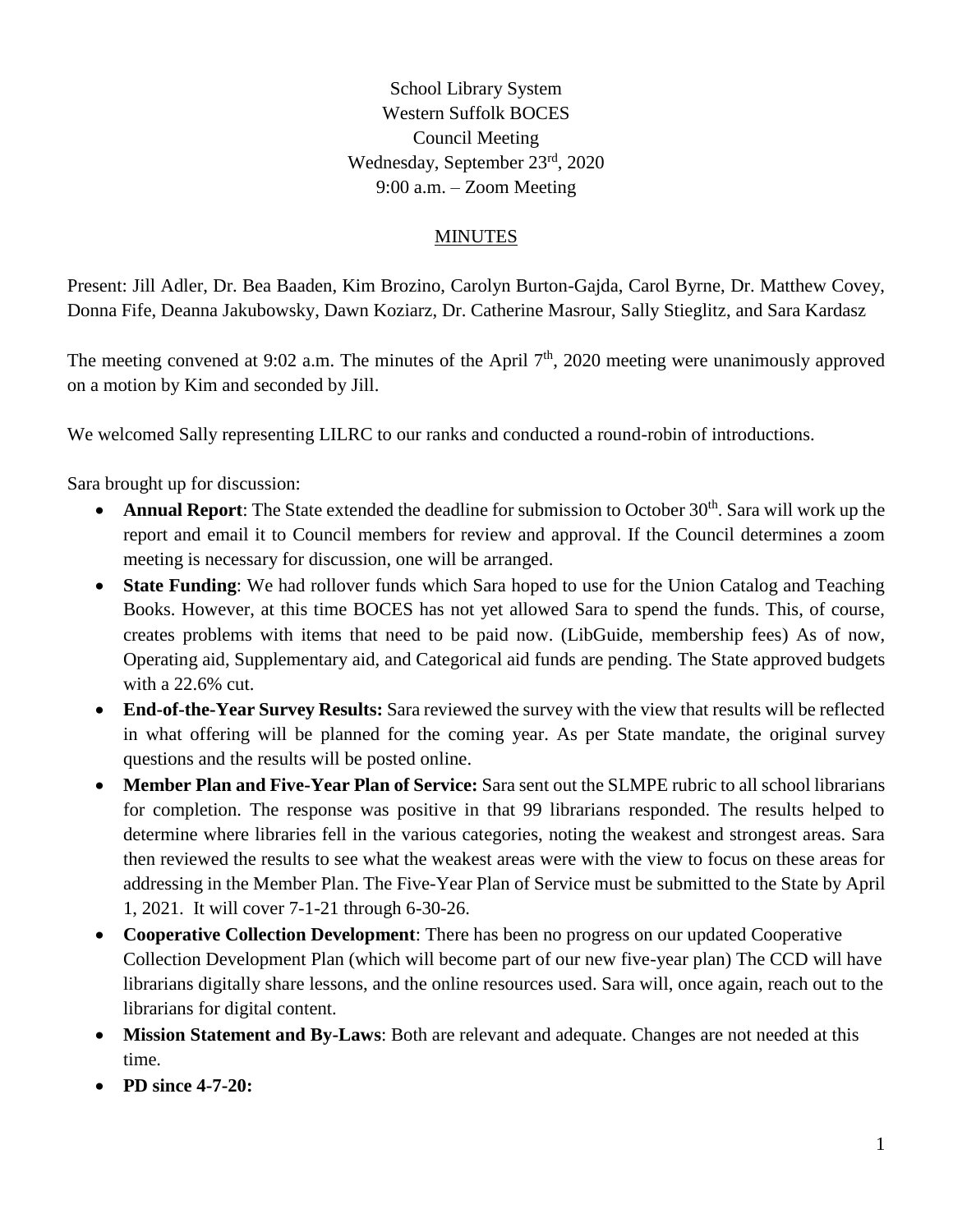- o Sara conducted five Zoom meetups for each grade level: elementary, middle school, and high school. These were conducted in March through May. Overall 114 people attended the meetings. There was much sharing, discussion of projects being planned, resources that were being used—a lot of collaboration and the sessions provided a great sense of community.
- o Melissa Jacobs from the NYC School Library System conducted two Zoom sessions on August  $5<sup>th</sup>$  and August  $6<sup>th</sup>$ . The first on August  $5<sup>th</sup>$  was an introductory look at the Empire State Information Fluency Continuum and the Stripling Model of Inquiry. Participants walked through the Continuum and learned how to teach through the cyclical phases of inquiry and build lessons around the assessments/graphic organizers. On August  $6<sup>th</sup>$  Melissa reviewed the NYC SLS Translation of Practice and discussed how this tool helped librarians thrive during remote learning in the 2019/2020 school year. She discussed how to translate librarian roles and responsibilities from in school to remote practices. Attendeeslearned why a digital presence is crucial, and how remote teaching and learning can empower librarians.
- The NYS Archives Partnership Trust contacted Sara to see if she would host two sessions on WWI on August 26<sup>th</sup>. The first was entitled "Hometown Heroes Remembered". Jordan Maul, Assistant Director for Education and Development at the New York State Archives Partnership Trust conducted a primary-source driven workshop on teaching the impact of WWI on local communities and sharing digital learning resources. The second one was entitled "WWI Beyond the Western Front". Lora Vogt, Curator of Education at the National WWI Museum and Memorial shared digital learning resources related to other countries involved in the war.
- **LibGuide**: Sara has been adding the various handouts from Liaison meetings and other workshops. The site is still under construction and continues to grow. Librarians can see links to the CCD Plan lessons, handouts, dates of events, etc.
- **Welcome Back Letter:** The letter to all school library media specialists included a list of planned meetings, professional learning sessions, information on the 7<sup>th</sup> Regional Institute, information on Liaison meetings, resources available through the School Library System, and other valuable information for 2020-21.
- "New" Librarians Orientation: Wednesday, October 14<sup>th</sup>, 4-6pm via Zoom. This orientation is for school librarians new to the profession, new to a grade level, or who would like to learn more about the School Library System or BOCES. Experienced librarians are encouraged to attend and share insights and answer questions.
- **Meeting Schedule: (All meetings are via zoom until further notice.)**
	- o Council meeting dates: November 17, 2020; January 14, 2021; April 15, 2021 (March 4, 2021 is a replacement date if any of the others must be cancelled)
	- o Liaison meeting dates: October 7, 2020; December 8, 2020; March 11, 2021; May 12, 2021 (April 6, 2021 is a replacement date if any of the others must be cancelled)
	- o WS BOCES SLS & Public Librarian Meet Ups: October 21st
- **Long Island School Library Systems' 7th Regional Institute:** Tuesday, November 3rd 12:30-3:30 via Zoom—join us for a dynamic half-day workshop that will give librarians the inspiration, theory, models and resources for integrating critical thinking about all media messages into your work with students and teachers through synchronous, asynchronous and face-to-face instruction. There will also be a review of resources including 500+ lessons for integrating constructivist media decoding into diverse